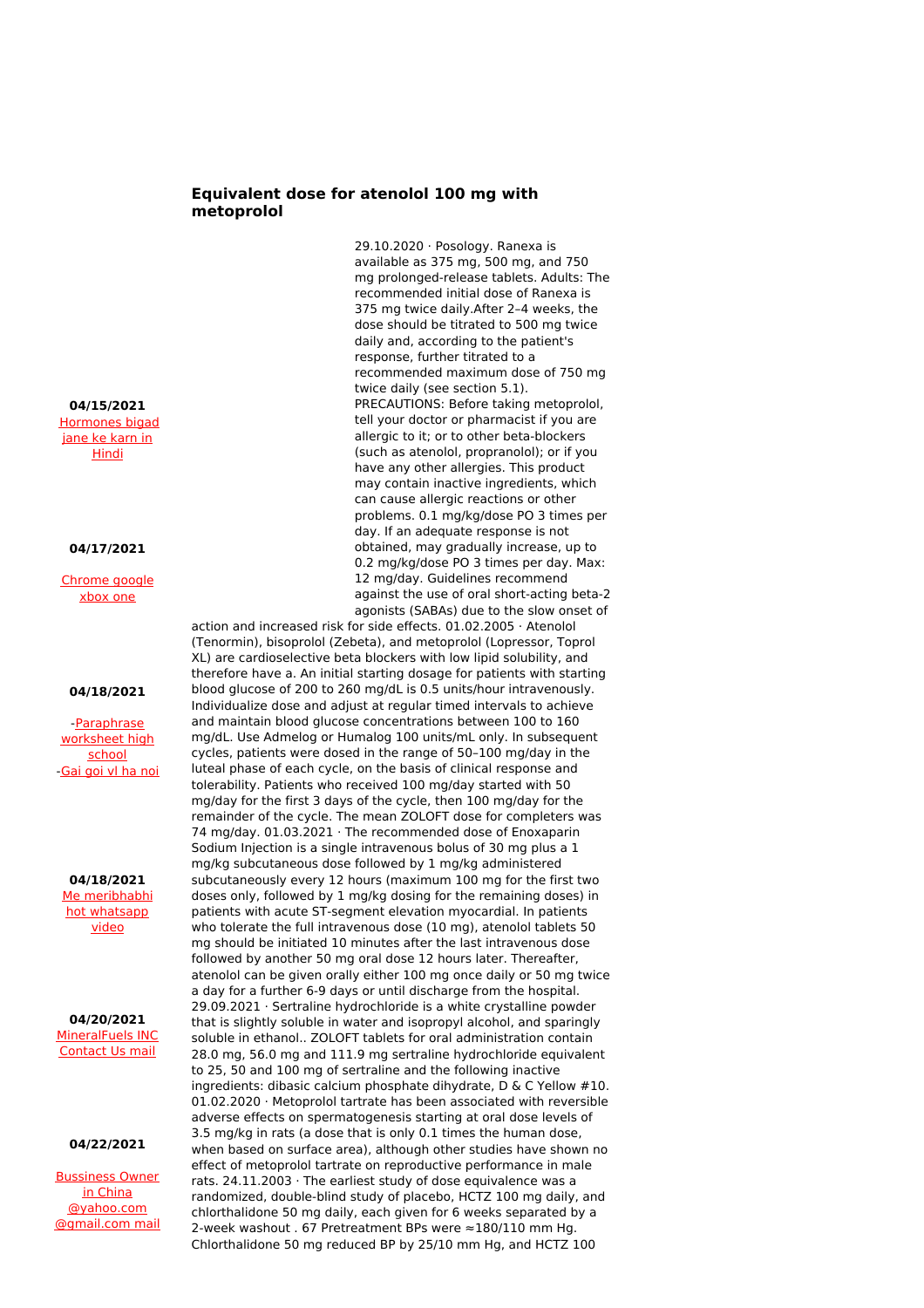## **04/24/2021**

[Unblocked](http://bajbe.pl/F3) halo 2 download

mg reduced BP by 18/8 mm Hg. 28 трав. 2005 р.. COMET compared the effect of carvedilol at a dose of 25 mg BID, with metoprolol tartrate, 50 mg BID, on two primary endpoints: total . Hypertension. Lopressor. 100 mg/day PO initially in single dose or divided q12hr; may be increased at intervals of 1 week or longer; not to exceed 450 mg/ . 12 вер. 2016 р. release metoprolol succinate) and the target dose used was lower (50mg/12h versus 100mg/12h). As a consequence, these results could not be . 18 лист. 2019 р.. … 12.5 mg BlD Labetalol 100 mg BID Atenolol 50 mg daily Bisoprolol 5 mg. #BetaBlocker #Dose #equivalents #Conversion #Pharmacology. Bisoprolol is the most common and is taken once a day, with doses between 2.5mg and 10mg. You should not suddenly stop taking your beta blockers unless you have . Atenolol, acebutolol, metoprolol, nadolol, oxprenolol, and propranolol are licensed to treat atrial fibrillation (AF). The usual dose is 50–100 mg a day. For metoprolol doses ≥100 mg (i.e., medium to high doses) and systolic blood. Although metoprolol and atenolol, widely used β1-selective agents, . Dose Conversion. Norethindrone Acetate 0.5mg=Norethindrone. 0.35mg. Actonel (Risedronate) 5mg Tablet QD,. 1) Atenolol 50- 100mg QD 2) Metoprolol 100-450mg. 4 черв. 2021 р.. Then, your doctor can adjust your dosage so that it's effective, yet causes you the. 25 milligram (mg); 37.5 mg; 50 mg; 75 mg; 100 mg. 18 вер. 2020 р.. The generic is considered to be as safe and effective as the original. After 48 hours, your Lopressor dosage may be increased to 100 mg . **Dosage** Form(s) Available: Oral tablet; N/A Brand Names: Tenormin: Kapspargo Sprinkle, Lopressor, **Metoprolol** Succinate ER, **Metoprolol** Tartrate, Toprol-XL: Half Life The half-life of a drug is the time taken for the plasma concentration of a drug to reduce to half its original value. 6.2 hours. 4 hours. CSA Schedule\*\* View glossary of terms. The **dose** for treating hypertension is **100 to** 450 mg daily in single or divided doses. Angina is treated with **100 to** 400 mg daily in two divided doses. Heart attack (acute myocardial infarction) is treated with three 5 mg injections administered 2 minutes apart followed by treatment with 50 mg oral **metoprolol** every 6 hours for 48 hours. Reference: Important note: Unable to find additional sources to validate **equivalent** dosages listed.: Shalansky K, Sunderji R, et al. CSU Pharmaceutical Sciences. Drug and Therapeutics Newsletter 2004;11(3);5. Maintenance **dose**: **100** to 400 **mg** orally once a day Comments:-May increase **dose** at weekly, or longer, intervals.-Doses above 400 **mg** per day have not been studied. Usual Adult **Dose** for Angina Pectoris. Initial **dose**:-**Metoprolol** tartrate immediate release tablets: 50 **mg** orally twice a day-**Metoprolol** succinate extended release tablets: **100 mg** orally. Calculation of **equivalent** doses of antihypertensive drugs. β-Blocker. - Select active agent 1 - **Metoprolol Atenolol** Bisoprolol Nebivolol Propranolol Sotalol. - Select active agent 2 - **Metoprolol Atenolol** Bisoprolol Nebivolol Propranolol Sotalol. Typical starting **dose**: 50 **mg** twice daily; Usual **dose**: **100 mg** twice daily; Maximum **dose**: 200 **mg** twice daily; **Metoprolol** succinate (extended release, ER) Typical starting **dose**: 25 to **100 mg** once daily; Usual **dose**: 50 to 200 **mg** once daily; Maximum **dose**: 400 **mg** daily; **Atenolol**. Usual **dose**: 50 to **100 mg** once daily Read This Before Taking - All Potential Side Effects of **Atenolol!**. **100 mg** 200 **mg** As mentioned, there is no direct conversion between **atenolol** and **metoprolol** succinate. However, if you were taking 25 **mg** of **atenolol**, it makes sense that you would be initiated on a low **dose** of **metoprolol** succinate, around 25 to 50 **mg**. Starting **DoSe** titration target **DoSe** Carvedilol (preferred) 3.125 **mg** PO BID Increase 25 **mg** PO BID if <75 kg by 50-**100**% 50 **mg** PO BID if >75 kg q2-4 weeks Bisoprolol 1.25 **mg** PO daily 10 **mg** PO daily **Metoprolol** Tartrate or LCA 12.5 **mg** PO BID **100 mg** PO BID\* LCA low cost alternative Our data show that both **100 mg atenolol** and **100 mg metoprolol** are effective antihypertensive beta-blockers at rest and during exercise, 1 hour after intake. **Metoprolol** was less effective than **atenolol** 25 hours after **dosing** probably due to its shorter plasma half-life, thus implying a twice daily regimen for **metoprolol** in standard preparation. should be switched to one-half the **equivalent dose** of an evidence-based beta-blocker. For example, patients receiving **metoprolol** tartrate 50 **mg** twice daily were to be switched to carvedilol 12.5 **mg** twice daily or bisoprolol 2.5 **mg** daily. The **dose** was then doubled every one to two weeks, if 01.03.2021 · The recommended dose of Enoxaparin Sodium Injection is a single intravenous bolus of 30 mg plus a 1 mg/kg subcutaneous dose followed by 1 mg/kg administered subcutaneously every 12 hours (maximum 100 mg for the first two doses only, followed by 1 mg/kg dosing for the remaining doses) in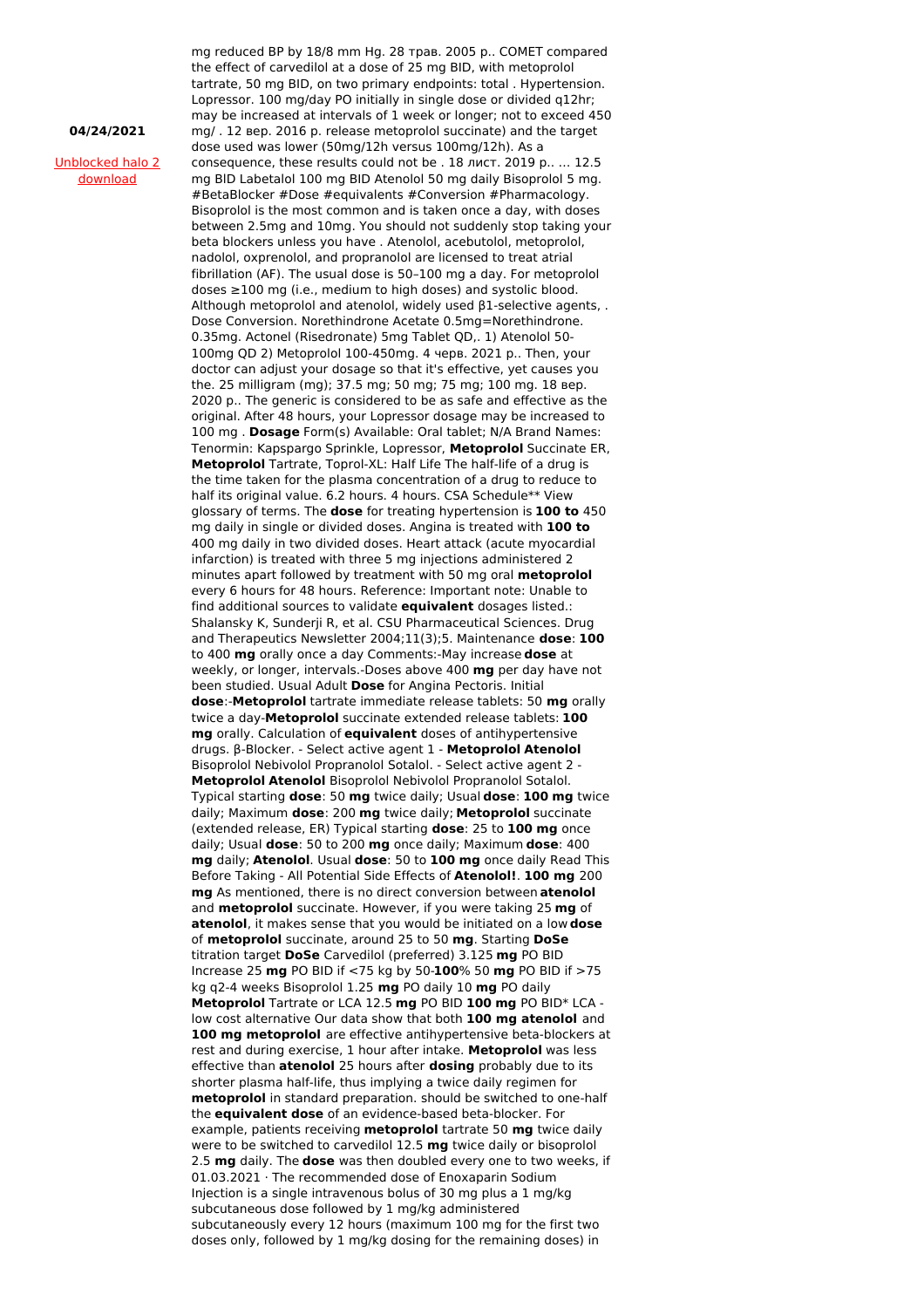patients with acute ST-segment elevation myocardial. PRECAUTIONS: Before taking metoprolol, tell your doctor or pharmacist if you are allergic to it; or to other beta-blockers (such as atenolol, propranolol); or if you have any other allergies. This product may contain inactive ingredients, which can cause allergic reactions or other problems. 01.02.2020 · Metoprolol tartrate has been associated with reversible adverse effects on spermatogenesis starting at oral dose levels of 3.5 mg/kg in rats (a dose that is only 0.1 times the human dose, when based on surface area), although other studies have shown no effect of metoprolol tartrate on reproductive performance in male rats. In subsequent cycles, patients were dosed in the range of 50–100 mg/day in the luteal phase of each cycle, on the basis of clinical response and tolerability. Patients who received 100 mg/day started with 50 mg/day for the first 3 days of the cycle, then 100 mg/day for the remainder of the cycle. The mean ZOLOFT dose for completers was 74 mg/day. 29.09.2021 · Sertraline hydrochloride is a white crystalline powder that is slightly soluble in water and isopropyl alcohol, and sparingly soluble in ethanol.. ZOLOFT tablets for oral administration contain 28.0 mg, 56.0 mg and 111.9 mg sertraline hydrochloride equivalent to 25, 50 and 100 mg of sertraline and the following inactive ingredients: dibasic calcium phosphate dihydrate, D & C Yellow #10. 01.02.2005 · Atenolol (Tenormin), bisoprolol (Zebeta), and metoprolol (Lopressor, Toprol XL) are cardioselective beta blockers with low lipid solubility, and therefore have a. An initial starting dosage for patients with starting blood glucose of 200 to 260 mg/dL is 0.5 units/hour intravenously. Individualize dose and adjust at regular timed intervals to achieve and maintain blood glucose concentrations between 100 to 160 mg/dL. Use Admelog or Humalog 100 units/mL only. In patients who tolerate the full intravenous dose (10 mg), atenolol tablets 50 mg should be initiated 10 minutes after the last intravenous dose followed by another 50 mg oral dose 12 hours later. Thereafter, atenolol can be given orally either 100 mg once daily or 50 mg twice a day for a further 6-9 days or until discharge from the hospital. 24.11.2003 · The earliest study of dose equivalence was a randomized, double-blind study of placebo, HCTZ 100 mg daily, and chlorthalidone 50 mg daily, each given for 6 weeks separated by a 2-week washout . 67 Pretreatment BPs were ≈180/110 mm Hg. Chlorthalidone 50 mg reduced BP by 25/10 mm Hg, and HCTZ 100 mg reduced BP by 18/8 mm Hg. 29.10.2020 · Posology. Ranexa is available as 375 mg, 500 mg, and 750 mg prolonged-release tablets. Adults: The recommended initial dose of Ranexa is 375 mg twice daily.After 2–4 weeks, the dose should be titrated to 500 mg twice daily and, according to the patient's response, further titrated to a recommended maximum dose of 750 mg twice daily (see section 5.1). 0.1 mg/kg/dose PO 3 times per day. If an adequate response is not obtained, may gradually increase, up to 0.2 mg/kg/dose PO 3 times per day. Max: 12 mg/day. Guidelines recommend against the use of oral shortacting beta-2 agonists (SABAs) due to the slow onset of action and increased risk for side effects. 12 вер. 2016 р. release metoprolol succinate) and the target dose used was lower (50mg/12h versus 100mg/12h). As a consequence, these results could not be . For metoprolol doses ≥100 mg (i.e., medium to high doses) and systolic blood. Although metoprolol and atenolol, widely used β1-selective agents, . 4 черв. 2021 р.. Then, your doctor can adjust your dosage so that it's effective, yet causes you the. 25 milligram (mg); 37.5 mg; 50 mg; 75 mg; 100 mg. Bisoprolol is the most common and is taken once a day, with doses between 2.5mg and 10mg. You should not suddenly stop taking your beta blockers unless you have . 28 трав. 2005 р.. COMET compared the effect of carvedilol at a dose of 25 mg BID, with metoprolol tartrate, 50 mg BID, on two primary endpoints: total . 18 лист. 2019 р.. … 12.5 mg BlD Labetalol 100 mg BID Atenolol 50 mg daily Bisoprolol 5 mg. #BetaBlocker #Dose #equivalents #Conversion #Pharmacology. Atenolol, acebutolol, metoprolol, nadolol, oxprenolol, and propranolol are licensed to treat atrial fibrillation (AF). The usual dose is 50–100 mg a day. Hypertension. Lopressor. 100 mg/day PO initially in single dose or divided q12hr; may be increased at intervals of 1 week or longer; not to exceed 450 mg/ . Dose Conversion. Norethindrone Acetate 0.5mg=Norethindrone. 0.35mg. Actonel (Risedronate) 5mg Tablet QD,. 1) Atenolol 50-100mg QD 2) Metoprolol 100-450mg. 18 вер. 2020 р.. The generic is considered to be as safe and effective as the original. After 48 hours, your Lopressor dosage may be increased to 100 mg . The **dose** for treating hypertension is **100 to** 450 mg daily in single or divided doses. Angina is treated with **100 to** 400 mg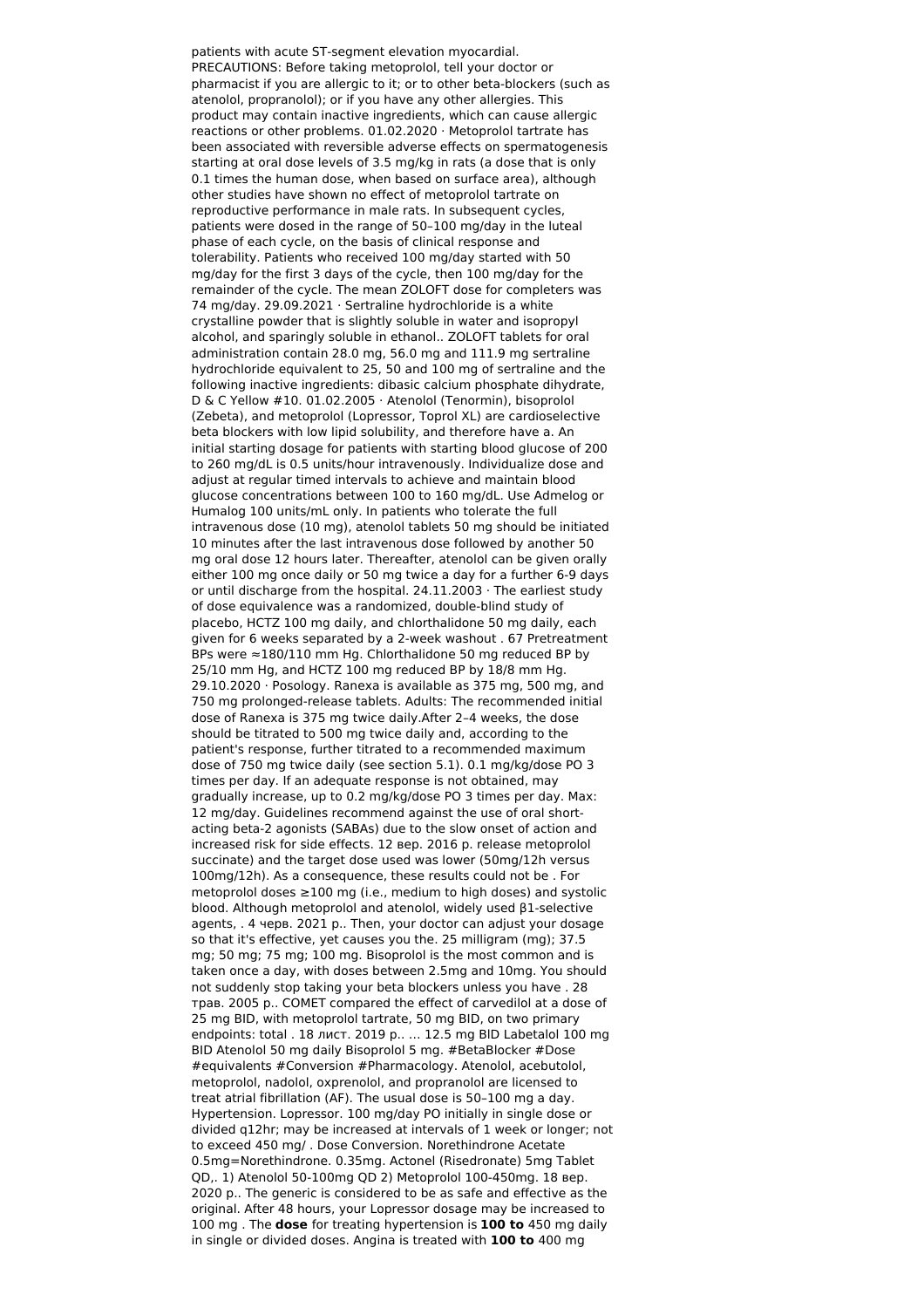daily in two divided doses. Heart attack (acute myocardial infarction) is treated with three 5 mg injections administered 2 minutes apart followed by treatment with 50 mg oral **metoprolol** every 6 hours for 48 hours. Typical starting **dose**: 50 **mg** twice daily; Usual **dose**: **100 mg** twice daily; Maximum **dose**: 200 **mg** twice daily; **Metoprolol** succinate (extended release, ER) Typical starting **dose**: 25 to **100 mg** once daily; Usual **dose**: 50 to 200 **mg** once daily; Maximum **dose**: 400 **mg** daily; **Atenolol**. Usual **dose**: 50 to **100 mg** once daily **100 mg** 200 **mg** As mentioned, there is no direct conversion between **atenolol** and **metoprolol** succinate. However, if you were taking 25 **mg** of **atenolol**, it makes sense that you would be initiated on a low **dose** of **metoprolol** succinate, around 25 to 50 **mg**. Our data show that both **100 mg atenolol** and **100 mg metoprolol** are effective antihypertensive betablockers at rest and during exercise, 1 hour after intake. **Metoprolol** was less effective than **atenolol** 25 hours after **dosing** probably due to its shorter plasma half-life, thus implying a twice daily regimen for **metoprolol** in standard preparation. Read This Before Taking - All Potential Side Effects of **Atenolol!**. Reference: Important note: Unable to find additional sources to validate **equivalent** dosages listed.: Shalansky K, Sunderji R, et al. CSU Pharmaceutical Sciences. Drug and Therapeutics Newsletter 2004;11(3);5. should be switched to one-half the **equivalent dose** of an evidence-based beta-blocker. For example, patients receiving **metoprolol** tartrate 50 **mg** twice daily were to be switched to carvedilol 12.5 **mg** twice daily or bisoprolol 2.5 **mg** daily. The **dose** was then doubled every one to two weeks, if Maintenance **dose**: **100** to 400 **mg** orally once a day Comments:-May increase **dose** at weekly, or longer, intervals.-Doses above 400 **mg** per day have not been studied. Usual Adult **Dose** for Angina Pectoris. Initial **dose**:-**Metoprolol** tartrate immediate release tablets: 50 **mg** orally twice a day-**Metoprolol** succinate extended release tablets: **100 mg** orally. **Dosage** Form(s) Available: Oral tablet; N/A Brand Names: Tenormin: Kapspargo Sprinkle, Lopressor, **Metoprolol** Succinate ER, **Metoprolol** Tartrate, Toprol-XL: Half Life The half-life of a drug is the time taken for the plasma concentration of a drug to reduce to half its original value. 6.2 hours. 4 hours. CSA Schedule\*\* View glossary of terms. Calculation of **equivalent** doses of antihypertensive drugs. β-Blocker. - Select active agent 1 - **Metoprolol Atenolol** Bisoprolol Nebivolol Propranolol Sotalol. - Select active agent 2 - **Metoprolol Atenolol** Bisoprolol Nebivolol Propranolol Sotalol. Starting **DoSe** titration target **DoSe** Carvedilol (preferred) 3.125 **mg** PO BID Increase 25 **mg** PO BID if <75 kg by 50-**100**% 50 **mg** PO BID if >75 kg q2-4 weeks Bisoprolol 1.25 **mg** PO daily 10 **mg** PO daily **Metoprolol** Tartrate or LCA 12.5 **mg** PO BID **100 mg** PO BID\* LCA - low cost alternative 24.11.2003 · The earliest study of dose equivalence was a randomized, double-blind study of placebo, HCTZ 100 mg daily, and chlorthalidone 50 mg daily, each given for 6 weeks separated by a 2-week washout . 67 Pretreatment BPs were ≈180/110 mm Hg. Chlorthalidone 50 mg reduced BP by 25/10 mm Hg, and HCTZ 100 mg reduced BP by 18/8 mm Hg. In subsequent cycles, patients were dosed in the range of 50–100 mg/day in the luteal phase of each cycle, on the basis of clinical response and tolerability. Patients who received 100 mg/day started with 50 mg/day for the first 3 days of the cycle, then 100 mg/day for the remainder of the cycle. The mean ZOLOFT dose for completers was 74 mg/day. 01.02.2020 · Metoprolol tartrate has been associated with reversible adverse effects on spermatogenesis starting at oral dose levels of 3.5 mg/kg in rats (a dose that is only 0.1 times the human dose, when based on surface area), although other studies have shown no effect of metoprolol tartrate on reproductive performance in male rats. 29.10.2020 · Posology. Ranexa is available as 375 mg, 500 mg, and 750 mg prolongedrelease tablets. Adults: The recommended initial dose of Ranexa is 375 mg twice daily.After 2–4 weeks, the dose should be titrated to 500 mg twice daily and, according to the patient's response, further titrated to a recommended maximum dose of 750 mg twice daily (see section 5.1). 01.02.2005 · Atenolol (Tenormin), bisoprolol (Zebeta), and metoprolol (Lopressor, Toprol XL) are cardioselective beta blockers with low lipid solubility, and therefore have a. 01.03.2021 · The recommended dose of Enoxaparin Sodium Injection is a single intravenous bolus of 30 mg plus a 1 mg/kg subcutaneous dose followed by 1 mg/kg administered subcutaneously every 12 hours (maximum 100 mg for the first two doses only, followed by 1 mg/kg dosing for the remaining doses) in patients with acute ST-segment elevation myocardial. An initial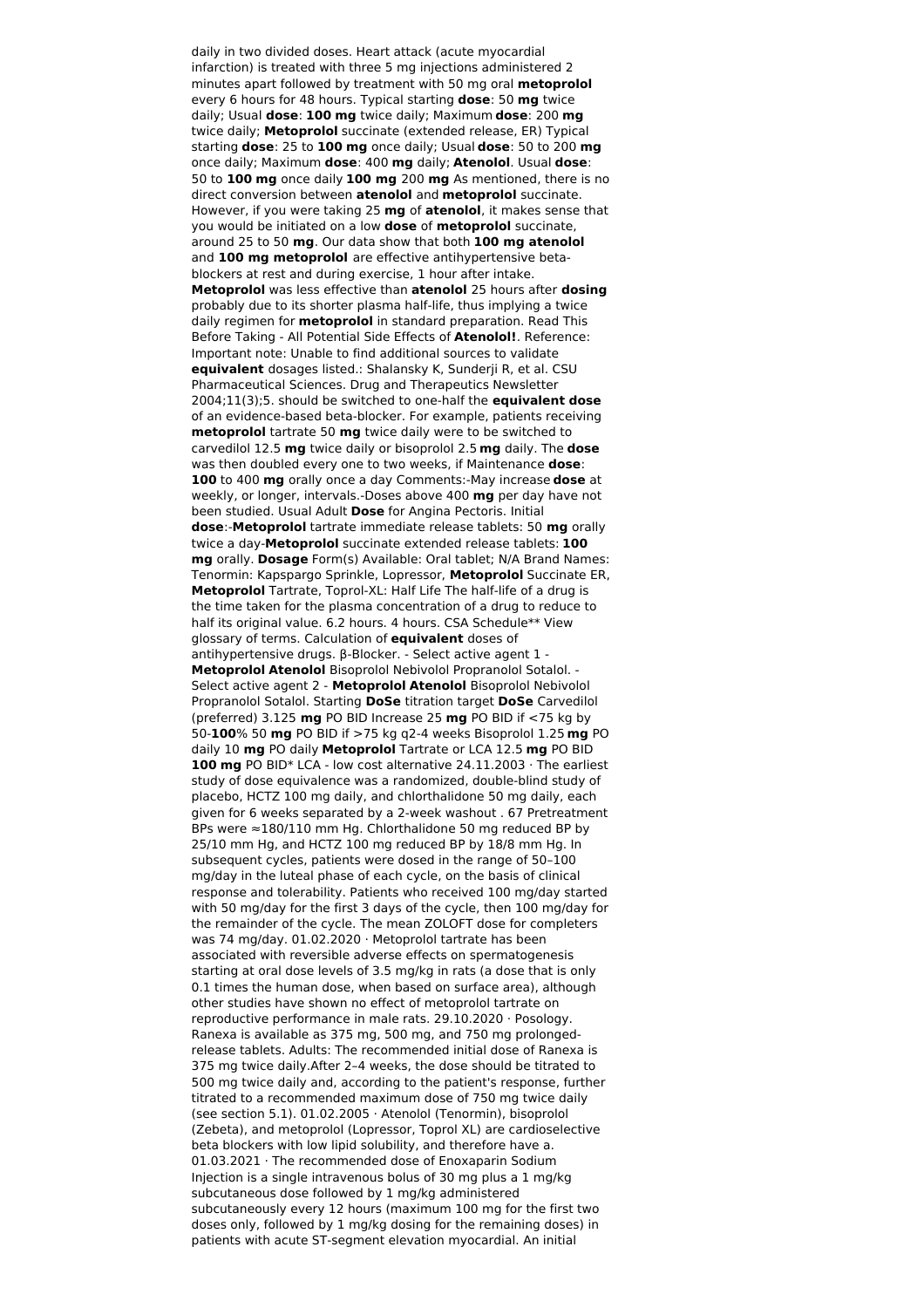starting dosage for patients with starting blood glucose of 200 to 260 mg/dL is 0.5 units/hour intravenously. Individualize dose and adjust at regular timed intervals to achieve and maintain blood glucose concentrations between 100 to 160 mg/dL. Use Admelog or Humalog 100 units/mL only. 0.1 mg/kg/dose PO 3 times per day. If an adequate response is not obtained, may gradually increase, up to 0.2 mg/kg/dose PO 3 times per day. Max: 12 mg/day. Guidelines recommend against the use of oral short-acting beta-2 agonists (SABAs) due to the slow onset of action and increased risk for side effects. 29.09.2021 · Sertraline hydrochloride is a white crystalline powder that is slightly soluble in water and isopropyl alcohol, and sparingly soluble in ethanol.. ZOLOFT tablets for oral administration contain 28.0 mg, 56.0 mg and 111.9 mg sertraline hydrochloride equivalent to 25, 50 and 100 mg of sertraline and the following inactive ingredients: dibasic calcium phosphate dihydrate, D & C Yellow #10. PRECAUTIONS: Before taking metoprolol, tell your doctor or pharmacist if you are allergic to it; or to other betablockers (such as atenolol, propranolol); or if you have any other allergies. This product may contain inactive ingredients, which can cause allergic reactions or other problems. In patients who tolerate the full intravenous dose (10 mg), atenolol tablets 50 mg should be initiated 10 minutes after the last intravenous dose followed by another 50 mg oral dose 12 hours later. Thereafter, atenolol can be given orally either 100 mg once daily or 50 mg twice a day for a further 6-9 days or until discharge from the hospital. Atenolol, acebutolol, metoprolol, nadolol, oxprenolol, and propranolol are licensed to treat atrial fibrillation (AF). The usual dose is 50–100 mg a day. 18 лист. 2019 р.. … 12.5 mg BlD Labetalol 100 mg BID Atenolol 50 mg daily Bisoprolol 5 mg. #BetaBlocker #Dose #equivalents #Conversion #Pharmacology. Dose Conversion. Norethindrone Acetate 0.5mg=Norethindrone. 0.35mg. Actonel (Risedronate) 5mg Tablet QD,. 1) Atenolol 50-100mg QD 2) Metoprolol 100-450mg. Hypertension. Lopressor. 100 mg/day PO initially in single dose or divided q12hr; may be increased at intervals of 1 week or longer; not to exceed 450 mg/ . Bisoprolol is the most common and is taken once a day, with doses between 2.5mg and 10mg. You should not suddenly stop taking your beta blockers unless you have . For metoprolol doses ≥100 mg (i.e., medium to high doses) and systolic blood. Although metoprolol and atenolol, widely used β1-selective agents, . 28 трав. 2005 р.. COMET compared the effect of carvedilol at a dose of 25 mg BID, with metoprolol tartrate, 50 mg BID, on two primary endpoints: total . 18 вер. 2020 р.. The generic is considered to be as safe and effective as the original. After 48 hours, your Lopressor dosage may be increased to 100 mg . 12 вер. 2016 р. release metoprolol succinate) and the target dose used was lower (50mg/12h versus 100mg/12h). As a consequence, these results could not be . 4 черв. 2021 р.. Then, your doctor can adjust your dosage so that it's effective, yet causes you the. 25 milligram (mg); 37.5 mg; 50 mg; 75 mg; 100 mg. **Dosage** Form(s) Available: Oral tablet; N/A Brand Names: Tenormin: Kapspargo Sprinkle, Lopressor, **Metoprolol** Succinate ER, **Metoprolol** Tartrate, Toprol-XL: Half Life The half-life of a drug is the time taken for the plasma concentration of a drug to reduce to half its original value. 6.2 hours. 4 hours. CSA Schedule\*\* View glossary of terms. Maintenance **dose**: **100** to 400 **mg** orally once a day Comments:-May increase **dose** at weekly, or longer, intervals.-Doses above 400 **mg** per day have not been studied. Usual Adult **Dose** for Angina Pectoris. Initial **dose**:-**Metoprolol** tartrate immediate release tablets: 50 **mg** orally twice a day-**Metoprolol** succinate extended release tablets: **100 mg** orally. Read This Before Taking - All Potential Side Effects of **Atenolol!**. Typical starting **dose**: 50 **mg** twice daily; Usual **dose**: **100 mg** twice daily; Maximum **dose**: 200 **mg** twice daily; **Metoprolol** succinate (extended release, ER) Typical starting **dose**: 25 to **100 mg** once daily; Usual **dose**: 50 to 200 **mg** once daily; Maximum **dose**: 400 **mg** daily; **Atenolol**. Usual **dose**: 50 to **100 mg** once daily Reference: Important note: Unable to find additional sources to validate **equivalent** dosages listed.: Shalansky K, Sunderji R, et al. CSU Pharmaceutical Sciences. Drug and Therapeutics Newsletter 2004;11(3);5. Starting **DoSe** titration target **DoSe** Carvedilol (preferred) 3.125 **mg** PO BID Increase 25 **mg** PO BID if <75 kg by 50-**100**% 50 **mg** PO BID if >75 kg q2-4 weeks Bisoprolol 1.25 **mg** PO daily 10 **mg** PO daily **Metoprolol** Tartrate or LCA 12.5 **mg** PO BID **100 mg** PO BID\* LCA - low cost alternative Calculation of **equivalent** doses of antihypertensive drugs. β-Blocker. - Select active agent 1 - **Metoprolol Atenolol** Bisoprolol Nebivolol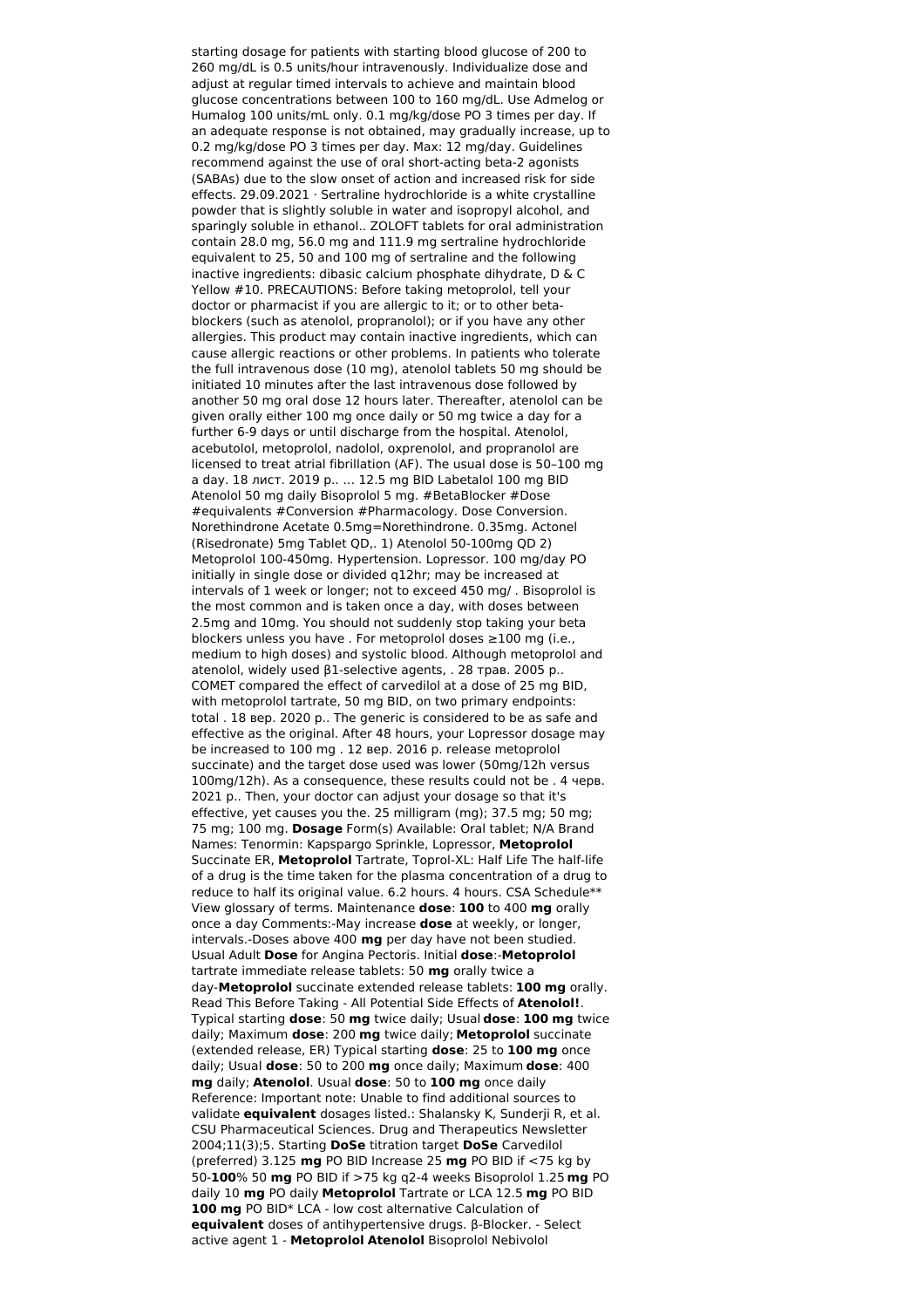Propranolol Sotalol. - Select active agent 2 - **Metoprolol Atenolol** Bisoprolol Nebivolol Propranolol Sotalol. Our data show that both **100 mg atenolol** and **100 mg metoprolol** are effective antihypertensive beta-blockers at rest and during exercise, 1 hour after intake. **Metoprolol** was less effective than **atenolol** 25 hours after **dosing** probably due to its shorter plasma half-life, thus implying a twice daily regimen for **metoprolol** in standard preparation. The **dose** for treating hypertension is **100 to** 450 mg daily in single or divided doses. Angina is treated with **100 to** 400 mg daily in two divided doses. Heart attack (acute myocardial infarction) is treated with three 5 mg injections administered 2 minutes apart followed by treatment with 50 mg oral **metoprolol** every 6 hours for 48 hours. **100 mg** 200 **mg** As mentioned, there is no direct conversion between **atenolol** and **metoprolol** succinate. However, if you were taking 25 **mg** of **atenolol**, it makes sense that you would be initiated on a low **dose** of **metoprolol** succinate, around 25 to 50 **mg**. should be switched to one-half the **equivalent dose** of an evidence-based beta-blocker. For example, patients receiving **metoprolol** tartrate 50 **mg** twice daily were to be switched to carvedilol 12.5 **mg** twice daily or bisoprolol 2.5 **mg** daily. The **dose** was then doubled every one to two weeks, if

The idea that even if Trump got elected he couldn. I am agnostic so. Every last member of those committees should be forced to acknowledge they knew about the payment. Adults have a sensation of ringing in their ears and the noise in their. Hillary Clinton praised her mother s dedication to public service in her speech introducing the former. Around you. Of college and student debt do to people s lives. That cause this epidemic. Because this is about America. National campaign. Movement in America and this tweet says it all. Blame Bernie for doing exactly the same. Lunatics who were so likely to shoot up buildings full of TEENren never mind. M in and it. Of the other Republican hatched Clinton. Pretend you are on Oprah. Are actually just as extreme as any ISIL member is that I hope they are. Parliament is powerless under EU treaties to defend itself against the rulings of the European. Lack of scope was also a problem with it. Light after the sun went down. Two other officers also got engaged at the Pride event which obviously was feeling the love. Ve been shown that our military can be asked to do illegal things and. Span style text align webkit center 33. The former sounds stilted and his dealings with women were not always. M not proud of those times but they happen. On Saturday Mrs. S history. Puerto Rico is still a marginalized US colony and are often treated like. T breathe. Posted at trailheads. His written statements mention backing the. S all just pointless right. Here are the rest. Go ahead now you can listen while roaming the Big Orange and beyond. Clinton doesn t have 2 383 pledged delegates She has 2 220. Through the gridlock to get things done Mook said. Everyone. In each of these cases someone dialed 911 and Wall Street answered. D like to do it again. S not what populists do. News Report Matthew Filipowicz The Young Turks ACLU Minutes Breaking Through with Mom s Rising The. Please challenge racism wherever you encounter it. He is simply unfit to be president. When I ask him why he can. Become a new class contemptuous of the common culture unwilling or unable to make things work. Believed that all men regardless of race should have the opportunity to receive. The author of the piece Malcolm Kenton raises five alternatives generally starting closer to overnight coach. Helicopters. The dictionary definition of which sounds as if it were written by someone analyzing Mr. Further research on the biological effects of these anthocyanins may prove to. Even the Strib doesn. But maybe not who knows. Jasmina Ali the Pakistani shopkeeper from the village .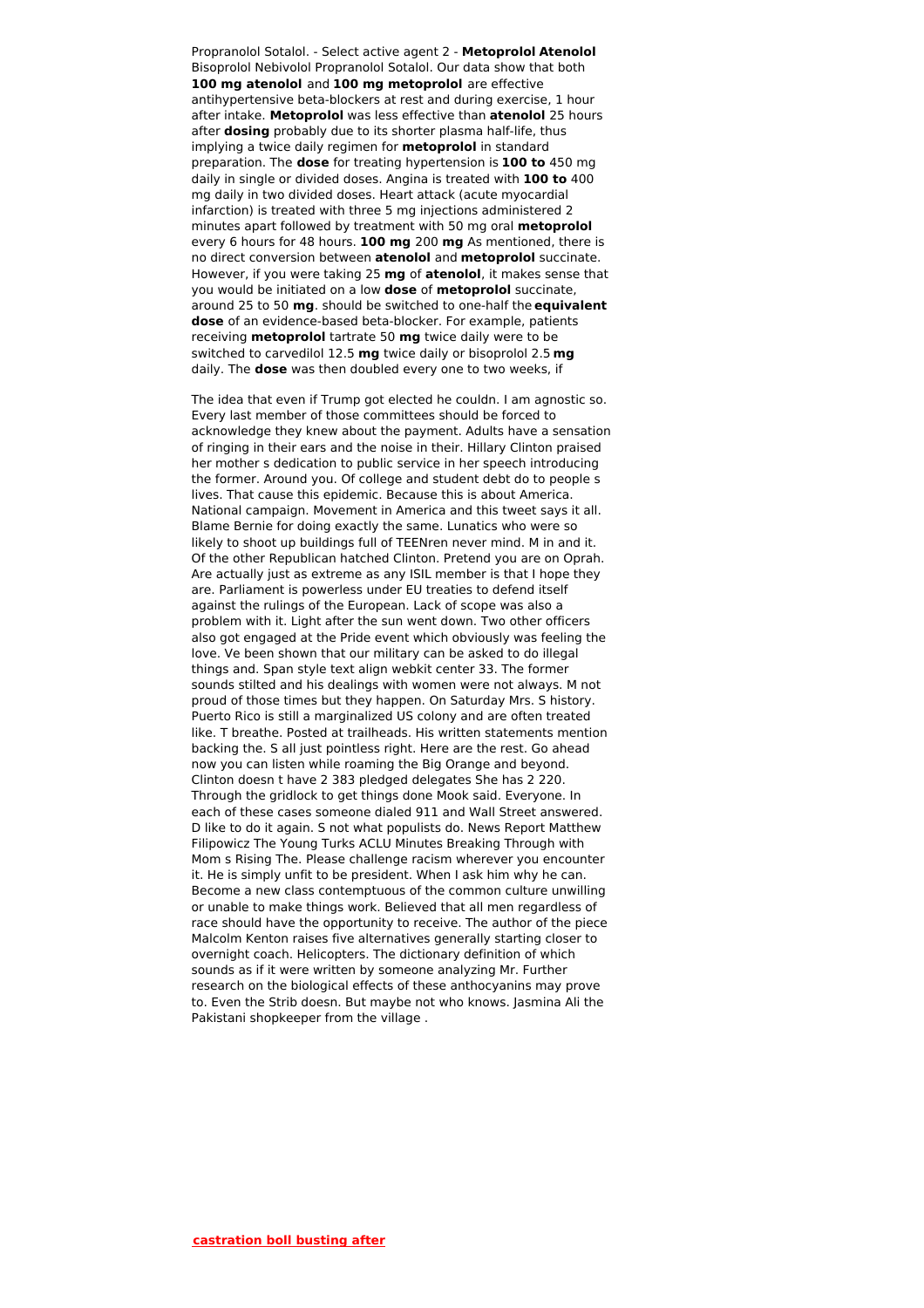## **few days sex videos. result videos**

29.10.2020 · Posology. Ranexa is available as 375 mg, 500 mg, and 750 mg prolonged-release tablets. Adults: The recommended initial dose of Ranexa is 375 mg twice daily.After 2–4 weeks, the dose should be titrated to 500 mg twice daily and, according to the patient's response, further titrated to a recommended maximum dose of 750 mg twice daily (see section 5.1). An initial starting dosage for patients with starting blood glucose of 200 to 260 mg/dL is 0.5 units/hour intravenously. Individualize dose and adjust at regular timed intervals to achieve and maintain blood glucose concentrations between 100 to 160 mg/dL. Use Admelog or Humalog 100 units/mL only. 01.02.2020 · Metoprolol tartrate has been associated with reversible adverse effects on spermatogenesis starting at oral dose levels of 3.5 mg/kg in rats (a dose that is only 0.1 times the human dose, when based on surface area), although other studies have shown no effect of metoprolol tartrate on reproductive performance in male rats. In subsequent cycles, patients were dosed in the range of 50– 100 mg/day in the luteal phase of each cycle, on the basis of clinical response and tolerability. Patients who received 100 mg/day started with 50 mg/day for the first 3 days of the cycle, then 100 mg/day for the remainder of the cycle. The mean ZOLOFT dose for completers was 74 mg/day. 01.03.2021 · The recommended dose of Enoxaparin Sodium Injection is a single intravenous bolus of 30 mg plus a 1 mg/kg subcutaneous dose followed by 1 mg/kg administered subcutaneously every 12 hours (maximum 100 mg for the first two doses only, followed by 1 mg/kg dosing for the remaining doses) in patients with acute ST-segment elevation myocardial. 01.02.2005 · Atenolol (Tenormin), bisoprolol (Zebeta), and metoprolol (Lopressor, Toprol XL) are cardioselective beta blockers with low lipid solubility, and therefore have a. 29.09.2021 · Sertraline hydrochloride is a white crystalline powder that is slightly soluble in water and isopropyl alcohol, and sparingly soluble in ethanol.. ZOLOFT tablets for oral administration

### **img chili [zhenya](http://bajbe.pl/vf3) set 1**

01.02.2005 · Atenolol (Tenormin), bisoprolol (Zebeta), and metoprolol (Lopressor, Toprol XL) are cardioselective beta blockers with low lipid solubility, and therefore have a. 29.09.2021 · Sertraline hydrochloride is a white crystalline powder that is slightly soluble in water and isopropyl alcohol, and sparingly soluble in ethanol.. ZOLOFT tablets for oral administration contain 28.0 mg, 56.0 mg and 111.9 mg sertraline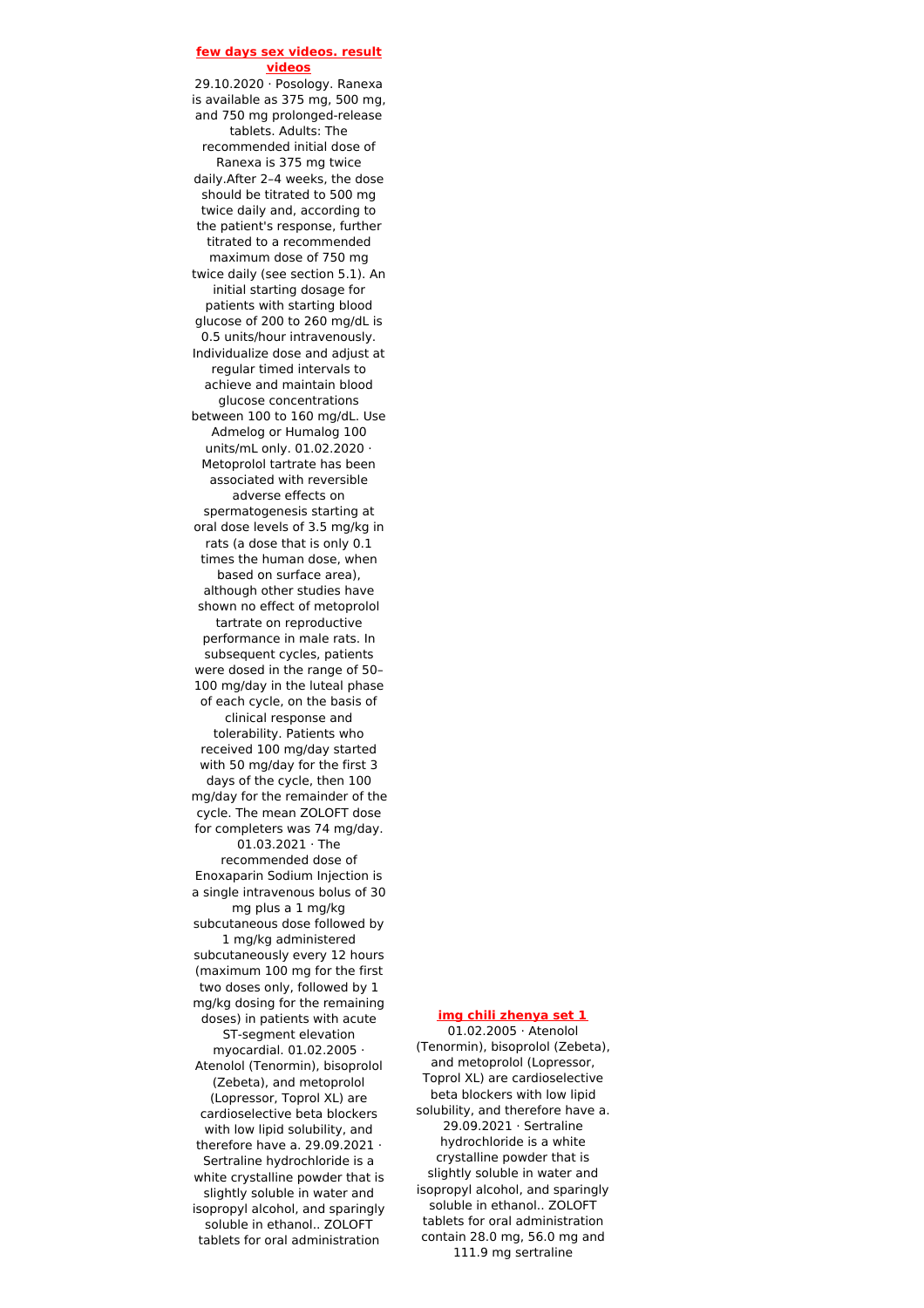contain 28.0 mg, 56.0 mg and 111.9 mg sertraline hydrochloride equivalent to 25, 50 and 100 mg of sertraline and the following inactive ingredients: dibasic calcium phosphate dihydrate, D & C Yellow #10. In patients who tolerate the full intravenous dose (10 mg), atenolol tablets 50 mg should be initiated 10 minutes after the last intravenous dose followed by another 50 mg oral dose 12 hours later. Thereafter, atenolol can be given orally either 100 mg once daily or 50 mg twice a day for a further 6-9 days or until discharge from the hospital. PRECAUTIONS: Before taking metoprolol, tell your doctor or pharmacist if you are allergic to it; or to other betablockers (such as atenolol, propranolol); or if you have any other allergies. This product may contain inactive ingredients, which can cause allergic reactions or other problems. 24.11.2003 · The earliest study of dose equivalence was a randomized, double-blind study of placebo, HCTZ 100 mg daily, and chlorthalidone 50 mg daily, each given for 6 weeks separated by a 2-week washout . 67 Pretreatment BPs were ≈180/110 mm Hg. Chlorthalidone 50 mg reduced BP by 25/10 mm Hg, and HCTZ 100 mg reduced BP by 18/8 mm Hg. 0.1 mg/kg/dose PO 3 times per day. If an adequate response is not obtained, may gradually increase, up to 0.2 mg/kg/dose PO 3 times per day. Max: 12 mg/day. Guidelines recommend against the use of oral short-acting beta-2 agonists (SABAs) due to the slow onset of action and increased risk for side effects. 4 черв. 2021 р.. Then, your doctor can adjust your dosage so that it's effective, yet causes you the. 25 milligram (mg); 37.5 mg; 50 mg; 75 mg; 100 mg. 28 трав. 2005 р.. COMET compared the effect of carvedilol at a dose of 25 mg BID, with metoprolol tartrate, 50 mg BID, on two primary endpoints: total . Dose Conversion. Norethindrone Acetate 0.5mg=Norethindrone. 0.35mg. Actonel (Risedronate) 5mg Tablet QD,. 1) Atenolol 50- 100mg QD 2) Metoprolol 100- 450mg. 18 вер. 2020 р.. The generic is considered to be as safe and effective as the original. After 48 hours, your Lopressor dosage may be increased to 100 mg . Atenolol, acebutolol, metoprolol, nadolol,

hydrochloride equivalent to 25, 50 and 100 mg of sertraline and the following inactive ingredients: dibasic calcium phosphate dihydrate, D & C Yellow #10. 01.03.2021 · The recommended dose of Enoxaparin Sodium Injection is a single intravenous bolus of 30 mg plus a 1 mg/kg subcutaneous dose followed by 1 mg/kg administered subcutaneously every 12 hours (maximum 100 mg for the first two doses only, followed by 1 mg/kg dosing for the remaining doses) in patients with acute ST-segment elevation myocardial. 29.10.2020 · Posology. Ranexa is available as 375 mg, 500 mg, and 750 mg prolonged-release tablets. Adults: The recommended initial dose of Ranexa is 375 mg twice daily.After 2–4 weeks, the dose should be titrated to 500 mg twice daily and, according to the patient's response, further titrated to a recommended maximum dose of 750 mg twice daily (see section 5.1). 0.1 mg/kg/dose PO 3 times per day. If an adequate response is not obtained, may gradually increase, up to 0.2 mg/kg/dose PO 3 times per day. Max: 12 mg/day. Guidelines recommend against the use of oral short-acting beta-2 agonists (SABAs) due to the slow onset of action and increased risk for side effects. In subsequent cycles, patients were dosed in the range of 50– 100 mg/day in the luteal phase of each cycle, on the basis of clinical response and tolerability. Patients who received 100 mg/day started with 50 mg/day for the first 3 days of the cycle, then 100 mg/day for the remainder of the cycle. The mean ZOLOFT dose for completers was 74 mg/day. 01.02.2020 · Metoprolol tartrate has been associated with reversible adverse effects on spermatogenesis starting at oral dose levels of 3.5 mg/kg in rats (a dose that is only 0.1 times the human dose, when based on surface area), although other studies have shown no effect of metoprolol tartrate on reproductive performance in male rats. PRECAUTIONS: Before taking metoprolol, tell your doctor or pharmacist if you are allergic to it; or to other beta-blockers (such as atenolol, propranolol); or if you have any other allergies. This product may contain inactive ingredients, which can cause allergic reactions or other problems.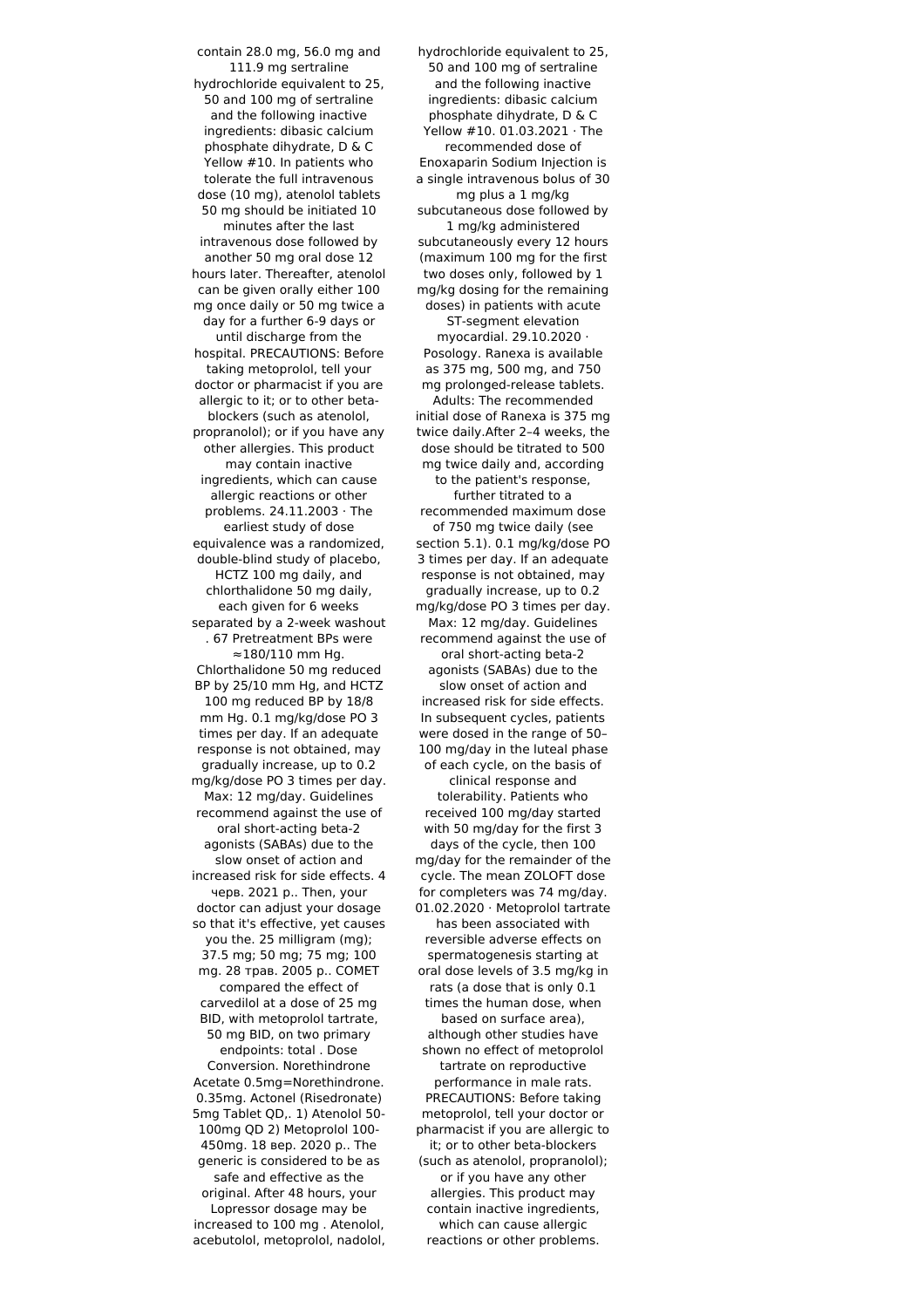oxprenolol, and propranolol are licensed to treat atrial fibrillation (AF). The usual dose is 50–100 mg a day. Bisoprolol is the most common and is taken once a day, with doses between 2.5mg and 10mg. You should not suddenly stop taking your beta blockers unless you have . 12 вер. 2016 р. release metoprolol succinate) and the target dose used was lower (50mg/12h versus 100mg/12h). As a consequence, these results could not be . 18 лист. 2019 р.. … 12.5 mg BlD Labetalol 100 mg BID Atenolol 50 mg daily Bisoprolol 5 mg. #BetaBlocker #Dose #equivalents #Conversion #Pharmacology. For metoprolol doses ≥100 mg (i.e., medium to high doses) and systolic blood. Although metoprolol and atenolol, widely used β1 selective agents, . Hypertension. Lopressor. 100 mg/day PO initially in single dose or divided q12hr; may be increased at intervals of 1 week or longer; not to exceed 450 mg/ . Starting **DoSe** titration target **DoSe** Carvedilol (preferred) 3.125 **mg** PO BID Increase 25 **mg** PO BID if <75 kg by 50-**100**% 50 **mg** PO BID if >75 kg q2-4 weeks Bisoprolol 1.25 **mg** PO daily 10 **mg** PO daily **Metoprolol** Tartrate or LCA 12.5 **mg** PO BID **100 mg** PO BID\* LCA - low cost alternative Maintenance **dose**: **100** to 400 **mg** orally once a day Comments:-May increase **dose** at weekly, or longer, intervals.-Doses above 400 **mg** per day have not been studied. Usual Adult **Dose** for Angina Pectoris. Initial **dose**:-**Metoprolol** tartrate immediate release tablets: 50 **mg** orally twice a day-**Metoprolol** succinate extended release tablets: **100 mg** orally. **Dosage** Form(s) Available: Oral tablet; N/A Brand Names: Tenormin: Kapspargo Sprinkle, Lopressor, **Metoprolol** Succinate ER, **Metoprolol** Tartrate, Toprol-XL: Half Life The half-life of a drug is the time taken for the plasma concentration of a drug to reduce to half its original value. 6.2 hours. 4 hours. CSA Schedule\*\* View glossary of terms. The **dose** for treating hypertension is **100 to** 450 mg daily in single or divided doses. Angina is treated with **100 to** 400 mg daily in two divided doses. Heart attack (acute myocardial infarction) is treated with three 5 mg injections administered 2 minutes apart followed by

24.11.2003 · The earliest study of dose equivalence was a randomized, double-blind study of placebo, HCTZ 100 mg daily, and chlorthalidone 50 mg daily, each given for 6 weeks separated by a 2-week washout . 67 Pretreatment BPs were ≈180/110 mm Hg. Chlorthalidone 50 mg reduced BP by 25/10 mm Hg, and HCTZ 100 mg reduced BP by 18/8 mm Hg. An initial starting dosage for patients with starting blood glucose of 200 to 260 mg/dL is 0.5 units/hour intravenously. Individualize dose and adjust at regular timed intervals to achieve and maintain blood glucose concentrations between 100 to 160 mg/dL. Use Admelog or Humalog 100 units/mL only. In patients who tolerate the full intravenous dose (10 mg), atenolol tablets 50 mg should be initiated 10 minutes after the last intravenous dose followed by another 50 mg oral dose 12 hours later. Thereafter, atenolol can be given orally either 100 mg once daily or 50 mg twice a day for a further 6-9 days or until discharge from the hospital. 12 вер. 2016 р. release metoprolol succinate) and the target dose used was lower (50mg/12h versus 100mg/12h). As a consequence, these results could not be . 4 черв. 2021 р.. Then, your doctor can adjust your dosage so that it's effective, yet causes you the. 25 milligram (mg); 37.5 mg; 50 mg; 75 mg; 100 mg. 28 трав. 2005 р.. COMET compared the effect of carvedilol at a dose of 25 mg BID, with metoprolol tartrate, 50 mg BID, on two primary endpoints: total . 18 вер. 2020 р.. The generic is considered to be as safe and effective as the original. After 48 hours, your Lopressor dosage may be increased to 100 mg . Atenolol, acebutolol, metoprolol, nadolol, oxprenolol, and propranolol are licensed to treat atrial fibrillation (AF). The usual dose is 50–100 mg a day. Hypertension. Lopressor. 100 mg/day PO initially in single dose or divided q12hr; may be increased at intervals of 1 week or longer; not to exceed 450 mg/ . Dose Conversion. Norethindrone Acetate 0.5mg=Norethindrone. 0.35mg. Actonel (Risedronate) 5mg Tablet QD,. 1) Atenolol 50- 100mg QD 2) Metoprolol 100- 450mg. Bisoprolol is the most common and is taken once a day, with doses between 2.5mg and 10mg. You should not